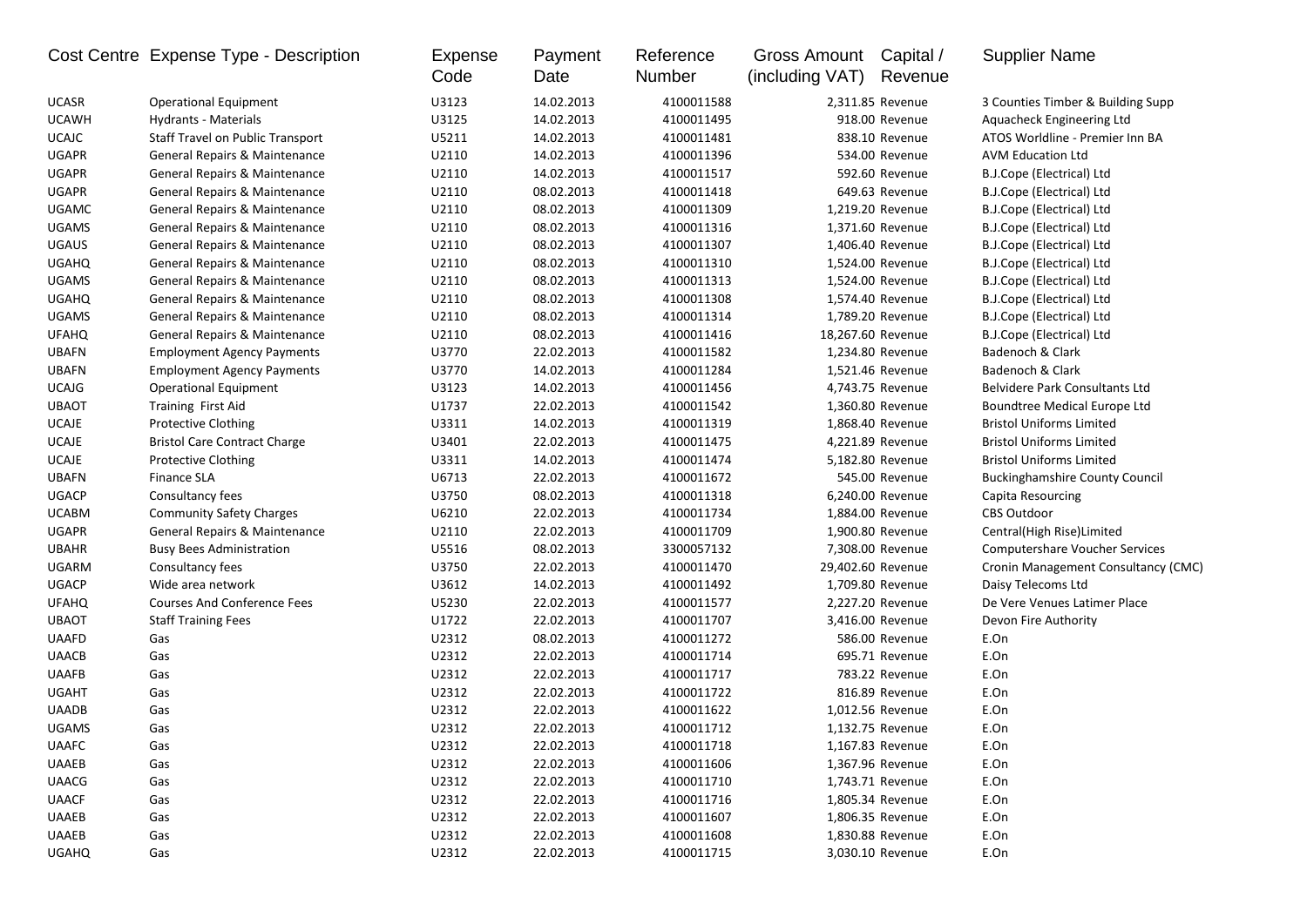|              | Cost Centre Expense Type - Description | Expense<br>Code | Payment<br>Date | Reference<br>Number | Gross Amount Capital /<br>(including VAT) | Revenue           | <b>Supplier Name</b>              |
|--------------|----------------------------------------|-----------------|-----------------|---------------------|-------------------------------------------|-------------------|-----------------------------------|
| <b>UGAHQ</b> | Electricity                            | U2313           | 14.02.2013      | 4100011478          |                                           | 5,203.16 Revenue  | E.On                              |
| <b>UCAJE</b> | <b>Protective Clothing</b>             | U3311           | 22.02.2013      | 4100011402          |                                           | 776.40 Revenue    | Eagle Technical Products Limited  |
| <b>UGACP</b> | <b>Computer Software</b>               | U3810           | 14.02.2013      | 4100011600          |                                           | 5,394.47 Revenue  | Experian                          |
| <b>UCAJD</b> | Dog Handling Costs                     | U6711           | 22.02.2013      | 4100011637          |                                           | 592.09 Revenue    | Hampden Veterinary Hospital       |
| <b>UCASR</b> | Dog Handling Costs                     | U6711           | 14.02.2013      | 4100011587          |                                           | 6,628.00 Revenue  | Hampshire Fire & Rescue Service   |
| <b>UBAFN</b> | <b>Employment Agency Payments</b>      | U3770           | 22.02.2013      | 4100011662          |                                           | 633.60 Revenue    | <b>Hewitson Walker</b>            |
| <b>UBAFN</b> | <b>Employment Agency Payments</b>      | U3770           | 14.02.2013      | 4100011585          |                                           | 1,008.00 Revenue  | <b>Hewitson Walker</b>            |
| <b>UAACB</b> | Uniforms                               | U3310           | 14.02.2013      | 4100011428          |                                           | 6,603.91 Revenue  | Hunter Apparel Solutions Ltd      |
| <b>UGACP</b> | Computer Software                      | U3810           | 22.02.2013      | 4100011671          |                                           | 29,261.97 Revenue | Insight Direct (UK) Ltd           |
| UGAFL        | Consultancy fees                       | U3750           | 22.02.2013      | 4100011681          |                                           | 970.20 Revenue    | Intelligent Data Systems          |
| UGAFL        | Consultancy fees                       | U3750           | 22.02.2013      | 4100011682          |                                           | 3,324.00 Revenue  | Intelligent Data Systems          |
| <b>UCAJG</b> | Uniforms                               | U3310           | 14.02.2013      | 4100011414          |                                           | 1,143.20 Revenue  | James Hunter Ltd                  |
| <b>UBAOT</b> | <b>Driver Training</b>                 | U1730           | 14.02.2013      | 4100011477          |                                           | 974.40 Revenue    | JLD Driver Training Limited       |
| <b>UBAFN</b> | <b>Statutory Publication Costs</b>     | U5517           | 14.02.2013      | 4100011460          |                                           | 575.86 Revenue    | Johnston Press Midlands Division  |
| <b>UGAHQ</b> | General Repairs & Maintenance          | U2110           | 22.02.2013      | 4100011616          |                                           | 541.08 Revenue    | Kee Services Ltd                  |
| <b>UBAGH</b> | General Repairs & Maintenance          | U2110           | 08.02.2013      | 4100011426          |                                           | 1,258.39 Revenue  | Kidde Fire Trainers GMBH          |
| CFA.10.SAL   | Purchase of Equipment                  | C15000          | 22.02.2013      | 4100011596          | 9,763.20 Capital                          |                   | Kidde Safety Europe Ltd           |
| <b>UCAJE</b> | <b>Operational Equipment</b>           | U3123           | 22.02.2013      | 4100011612          |                                           | 507.60 Revenue    | KTC Fire                          |
| <b>UCAJE</b> | <b>Operational Equipment</b>           | U3123           | 22.02.2013      | 4100011611          |                                           | 3,180.00 Revenue  | <b>KTC Fire</b>                   |
| <b>UCAJK</b> | <b>Training</b>                        | U1732           | 08.02.2013      | 4100011323          |                                           | 4,968.00 Revenue  | Legal Experience Training Ltd     |
| <b>UCACN</b> | Car Leasing                            | U4219           | 22.02.2013      | 4100011691          |                                           | 2,772.43 Revenue  | Lex Autolease Ltd                 |
| <b>UBAHR</b> | Occupational Health Nurse Sessions     | U1770           | 08.02.2013      | 4100011430          |                                           | 5,200.10 Revenue  | M.K.Occupational Health Limited   |
| <b>UBAHR</b> | Occupational Health Nurse Sessions     | U1770           | 22.02.2013      | 4100011615          |                                           | 5,632.00 Revenue  | M.K.Occupational Health Limited   |
| <b>UFADC</b> | <b>Printing Stationery</b>             | U5110           | 14.02.2013      | 4100011496          |                                           | 2,304.06 Revenue  | Milton Keynes Council             |
| CFA.09.FIT   | Purchase of Computer Hardware          | C18000          | 14.02.2013      | 4100011443          | 1,295.33 Capital                          |                   | Misco                             |
| <b>UBAHR</b> | Consultancy fees                       | U3750           | 14.02.2013      | 4100011300          |                                           | 2,000.00 Revenue  | Mrs E Brown                       |
| <b>UBAOT</b> | <b>Water Awareness Training</b>        | U1729           | 14.02.2013      | 4100011200          |                                           | 7,093.58 Revenue  | National White Water Centre       |
| <b>UGAPR</b> | General Repairs & Maintenance          | U2110           | 08.02.2013      | 4100011203          |                                           | 521.50 Revenue    | Nederman Ltd                      |
| <b>UCAJE</b> | <b>Operational Equipment</b>           | U3123           | 08.02.2013      | 4100011083          |                                           | 670.86 Revenue    | Nightsearcher Ltd                 |
| <b>UGAPR</b> | General Repairs & Maintenance          | U2110           | 08.02.2013      | 4100011386          |                                           | 1,780.80 Revenue  | Oak Park Alarms Security Serv Ltd |
| UGAIT        | <b>Main Communications</b>             | U3610           | 22.02.2013      | 4100011686          |                                           | 23,934.14 Revenue | <b>ODPM</b>                       |
| UGAIT        | <b>Main Communications</b>             | U3610           | 14.02.2013      | 4100011453          |                                           | 23,934.14 Revenue | <b>ODPM</b>                       |
| <b>UGACP</b> | <b>Employment Agency Payments</b>      | U3770           | 22.02.2013      | 4100011446          |                                           | 810.00 Revenue    | Oscar Associates (UK) Ltd         |
| <b>UGACP</b> | <b>Employment Agency Payments</b>      | U3770           | 14.02.2013      | 4100011445          |                                           | 1,620.00 Revenue  | Oscar Associates (UK) Ltd         |
| UGAFF        | Diesel Oil - Gas Oil                   | U4320           | 08.02.2013      | 4100011263          |                                           | 1,376.04 Revenue  | Pace Fuelcare Ltd                 |
| UGAFF        | Diesel Oil - Gas Oil                   | U4320           | 08.02.2013      | 4100011264          |                                           | 2.752.08 Revenue  | Pace Fuelcare Ltd                 |
| UGAFF        | Diesel Oil - Gas Oil                   | U4320           | 08.02.2013      | 4100011332          |                                           | 2,752.08 Revenue  | Pace Fuelcare Ltd                 |
| UGAFF        | Diesel Oil - Gas Oil                   | U4320           | 08.02.2013      | 4100011261          |                                           | 3,408.60 Revenue  | Pace Fuelcare Ltd                 |
| UGAFF        | Diesel Oil - Gas Oil                   | U4320           | 08.02.2013      | 4100011262          |                                           | 4,128.12 Revenue  | Pace Fuelcare Ltd                 |
| UGAFF        | Diesel Oil - Gas Oil                   | U4320           | 08.02.2013      | 4100011265          |                                           | 4,128.12 Revenue  | Pace Fuelcare Ltd                 |
| UGAFF        | Diesel Oil - Gas Oil                   | U4320           | 08.02.2013      | 4100011329          |                                           | 10,907.52 Revenue | Pace Fuelcare Ltd                 |
| <b>UGAPR</b> | General Repairs & Maintenance          | U2110           | 14.02.2013      | 4100011535          |                                           | 583.44 Revenue    | Pagnell Property Maintenance Ltd  |
| CFA.07.GHM   | <b>Construction - Consultants Fees</b> | C41600          | 08.02.2013      | 4100011145          | 2,025.00 Capital                          |                   | Peter Bushnell Associates Ltd     |